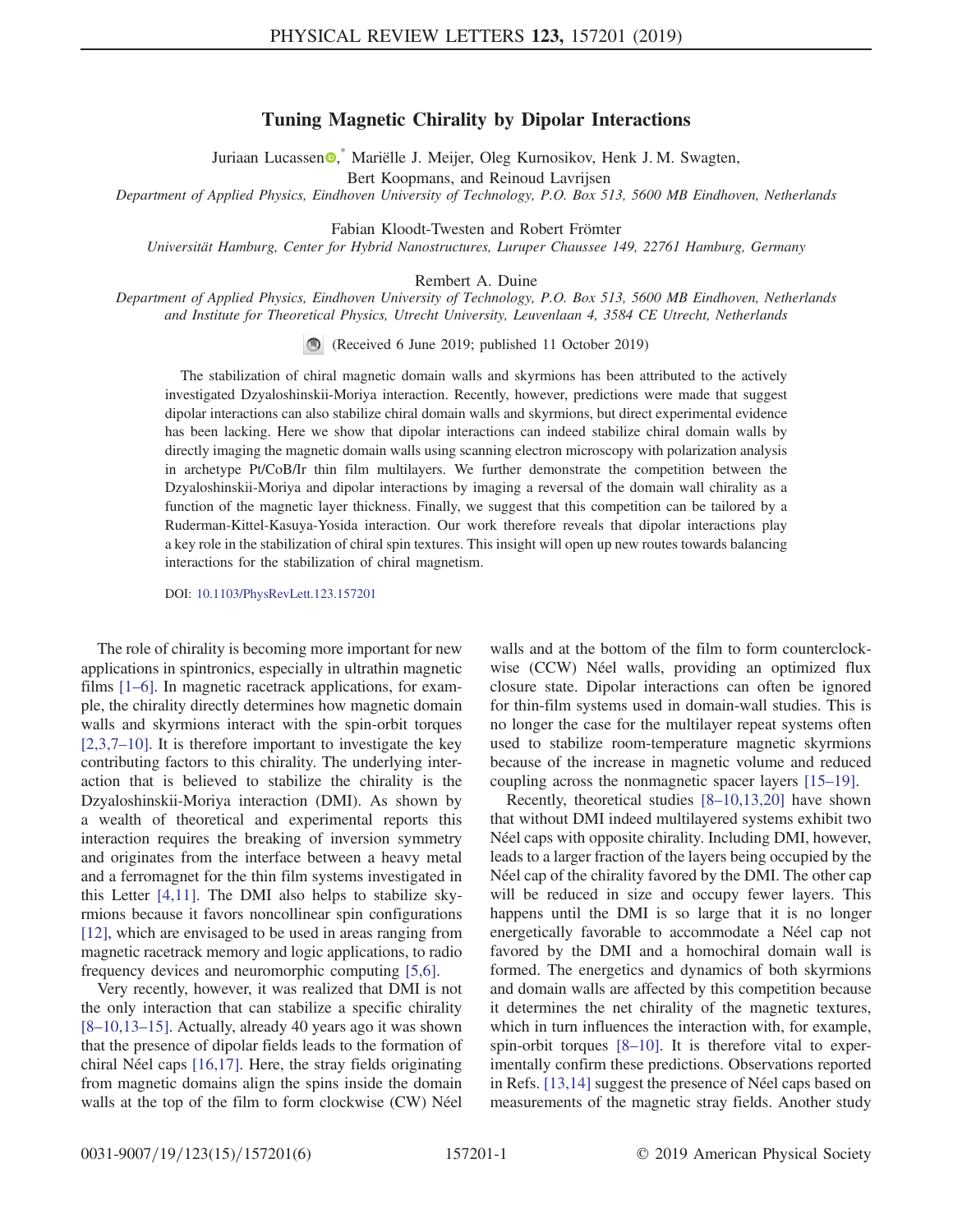directly measures the domain-wall chirality across a range of systems and finds one stack out of many where the domain-wall chirality appears to be determined by the dipolar interactions [\[8\]](#page-4-6). Hence, unambiguous experimental verification of the predicted domain-wall behavior has proven to be extremely challenging because it is very difficult to image magnetic domain walls directly. Here, we present systematic experiments confirming the proposed competition between the effective DMI, characterized by the constant  $D$ , and dipolar interactions for the formation of chiral magnetic domain walls.

We do this by directly imaging the magnetic domainwall texture in the top CoB layer of an archetype multilayered system of  $//Ta(4)/Pt(2)/Pt(1)/Co_{80}B_{20}(0.7)/$  $\text{Ir}(1)|\text{x6/Pt}(1)/\text{Co}_{80}\text{B}_{20}(t)$  (thicknesses in parentheses in nm) using an in situ scanning electron microscope with polarization analysis (SEMPA) [\[21\].](#page-4-10) By wedging the top layer such that  $t$  varies continuously between 0.7 and 1.4 nm we access a regime of low and high effective D in a single layer due to the interfacial nature of the DMI, originating from the Pt/CoB interface, yet leave the dipolar fields from the bottom repeats unaffected. We find that going from low  $(<1.1 \text{ nm})$  to high  $(>1.1 \text{ nm})$  CoB thicknesses the domain-wall chirality reverses from CCW Néel to CW Néel as the effective DMI decreases with respect to the dipolar interactions. We elucidate the physical interactions at play using a combination of a simple analytical model and micromagnetic simulations. Additionally, we argue that a small indirect (asymmetric [\[22\]](#page-4-11)) exchange interaction, known as the Ruderman-Kittel-Kasuya-Yosida (RKKY) interaction, that couples magnetic layers across a nonmagnetic spacer can tailor the competition between the dipolar interaction and the DMI [\[23\]](#page-4-12).

A SEMPA measurement on a CoB thickness of  $t =$ 1.2 nm is shown in the two frames of Fig. [1\(a\)](#page-1-0). The two images show the  $m<sub>y</sub>$  and  $m<sub>x</sub>$  magnetization components imaged simultaneously on the same area, where both images also contain OOP  $(m_z)$  contrast. There are two main features in the  $m<sub>v</sub>$  image. First, a wormlike domain pattern given by the OOP domains. Second, a dark lining on top of the light domains, and a bright lining on the bottom of the light domains, which correspond to the domain walls. This lining is not present on the left and right of the domains, which suggests these are Néel walls. In the  $m<sub>x</sub>$  measurement the linings are on the left and right side of the OOP domains. We can combine both the OOP and IP information from both images to form a composite image  $[31,32]$  which is shown in Fig. [1\(b\).](#page-1-0)

Here, the OOP domains are shown in white and black, inferred from the contrast in the  $m<sub>y</sub>$  image. Superimposed, we show the domain walls where the direction of the magnetization inside the domain walls is indicated in color following the color wheel. By looking at several walls one finds that in most walls the magnetization points from the up to the down domains. To quantify this further,

<span id="page-1-0"></span>

FIG. 1. (a) SEMPA measurements (scale bar at bottom) for  $t = 1.2$  nm. From top to bottom: 1.  $m_v + OOP$  contrast  $(m_z)$ , 2.  $m_x + OOP$  contrast  $(m_7)$ . The arrows indicate the direction of the magnetization contrast. (b) Composite image constructed from (a). The OOP domains are indicated in black and white and the inplane magnetic domain wall is shown in color, with the color corresponding to the direction of the magnetization in the wall as given by the color wheel. (c)–(e) Histograms of the domain-wall angle  $\alpha$  for  $t = 1.2, 1.1$ , and 1.0 nm, respectively. These histograms are for all pixels in the domain wall, where  $\alpha = 0, -180^{\circ}$ indicates a CCW and CW Néel wall, respectively. The definition of the domain-wall angle  $\alpha$  between the domain-wall normal n and the magnetization inside the domain wall  $m$  is given in the inset of (c).

we construct a histogram of the domain-wall angle  $\alpha$ between the domain-wall normal  $n$  and the domain-wall magnetization  $m$  which is shown in Fig. [1\(c\)](#page-1-0) (inset gives definition of  $\alpha$ ). This histogram is sharply peaked around  $\alpha = -180^{\circ}$  which indicates that CW Néel walls dominate at this thickness. The full width at half maximum (FWHM) of the histogram could be used to determine the spread in domain-wall angles. However, we estimate that the dominating contribution to the FWHM of the histogram is the result of Poisson noise in the electron counting [\[33\]](#page-5-1) and errors in the determination of the domain-wall normal (see Supplemental Material [\[23\],](#page-4-12) Sec. V) [\[31\].](#page-5-0) We therefore give no quantitative estimation of the spread in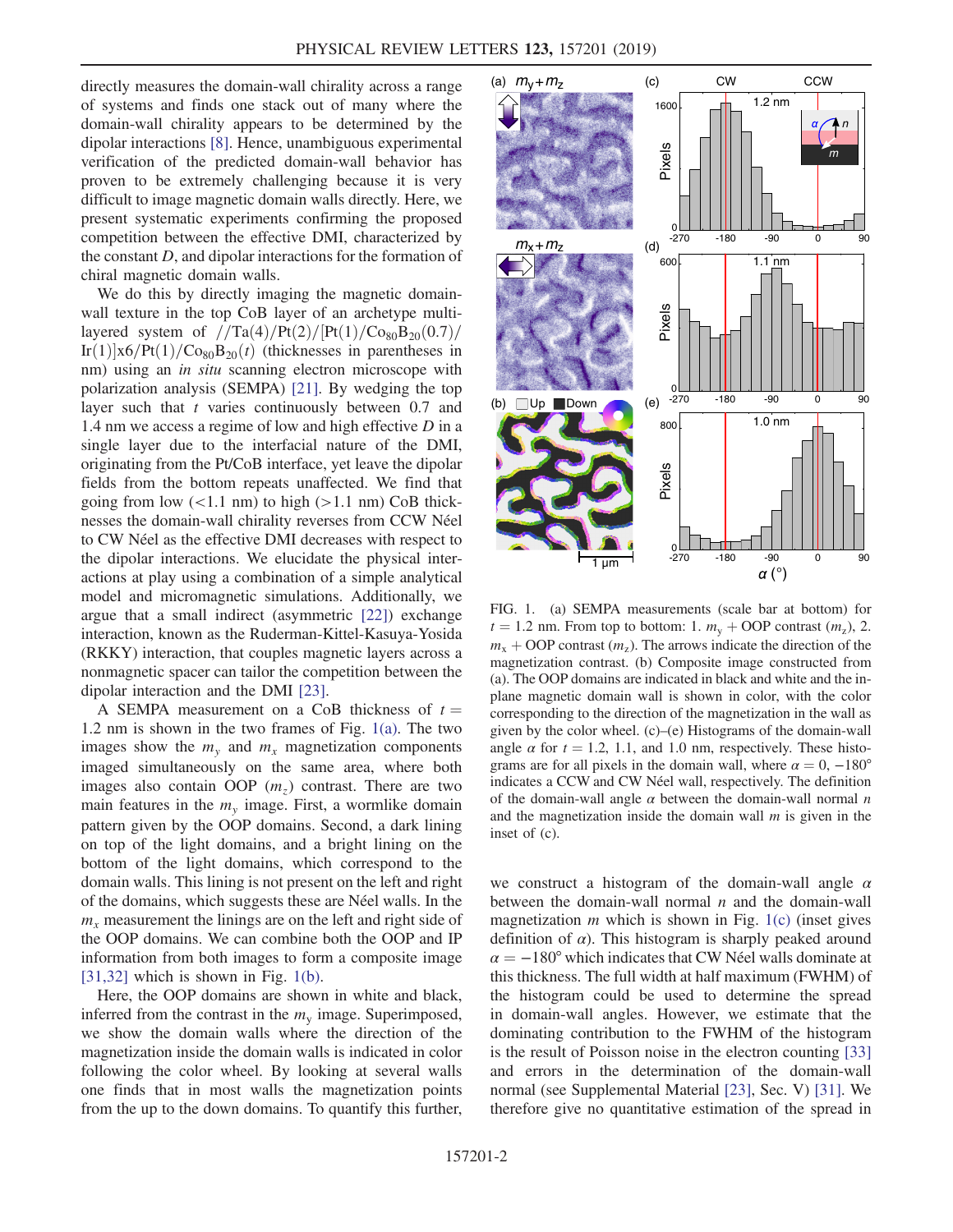domain-wall angles, but we know it to be much smaller than the histogram width.

In the other two histograms of Fig. [1](#page-1-0) we show the domain-wall distributions obtained in a similar matter for  $t = 1.1$  [Fig. [1\(d\)\]](#page-1-0) and 1.0 nm [Fig. [1\(e\)](#page-1-0)]. For  $t = 1.0$  nm the domain-wall chirality has reversed and the corresponding histogram is now peaked around a CCW Néel wall orientation ( $\alpha = 0^{\circ}$ ). For  $t = 1.1$  nm there is a transition region with different types of domain walls. From the histogram we conclude that there is slight preference for achiral Bloch walls based on the minimal peaks shown at  $\alpha = \pm 90^{\circ}$  [\[34\]](#page-5-2). This transition from homochiral CW Néel walls at 1.2 nm to CCW Néel walls at 1.0 nm is the result of dipolar interactions that are in direct competition with the DMI. Below 1.1 nm the DMI dominates (favoring CCW Néel walls) whereas dipolar interactions dominate above 1.1 nm (preferring CW Néel walls). Raw data belonging to the other two histograms as well as additional measurements for different thicknesses on the same sample and similar measurements on a nominally identical sample can be found in the Supplemental Material [\[23\]](#page-4-12), Sec. II.

To substantiate the observations, in what follows we will use a simple analytical model to explain our results. The fundamentals of this model, adapted from Ref. [\[8\],](#page-4-6) are given in Fig. [2\(a\)](#page-2-0), where we show a CoB layer with a CCW Néel wall on top of a multilayer stack and the effective IP magnetic fields acting on the domain wall in this top CoB layer. In the original model of Ref. [\[8\]](#page-4-6) there are two inplane magnetic fields that determine if the CCW domainwall chirality assumed in the top CoB layer is the stable configuration. First, the dipolar field from the stack underneath. Second, an effective field from the DMI of the top CoB layer itself. We add to this model a third term: a RKKY interaction as Ir is a well-known RKKY mediating layer [\[35\]](#page-5-3) whose coupling can persist through thin layers of Pt [\[36\].](#page-5-4) This term is often overlooked but can be of significant importance as we demonstrate later in this Letter. We assume that the underlying layers of thickness 0.7 nm contain CCW Néel walls induced by the DMI  $(D > 0)$ , because the experiments consistently show CCW Néel walls below 1.1 nm (see Supplemental Material [\[23\]](#page-4-12), Sec. II). To figure out if this assumed CCW Néel wall is the lowest-energy domain-wall type, we use analytical expressions derived in the Supplemental Material [\[23\],](#page-4-12) Sec. IV, based on derivations presented elsewhere, to calculate the dipolar and DMI fields [\[8,37\].](#page-4-6) The details on the calculations for the added RKKY field are also presented in the Supplemental Material [\[23\],](#page-4-12) Sec. IV.

These calculated magnetic fields are shown in Fig. [2\(b\)](#page-2-0) for an antiferromagnetic  $(J < 0)$  RKKY interaction. Apart from the strength of  $D$  and  $J$ , which we vary, all other input parameters are based on the experimental parameters of the investigated system. The DMI field points in the  $+x$ direction  $(>0)$ , indicating a preference for CCW Néel walls. However, the dipolar and RKKY field point from

<span id="page-2-0"></span>

FIG. 2. (a) Basics of the model. A CoB layer on top of a multilayer (ML) stack with CCW Néel walls indicated in green with the 3 effective IP magnetic fields acting on the domain wall in this layer indicated by the arrows. (b) Magnitude of the effective fields (black, blue, and red are the dipolar, DMI, and RKKY fields, respectively; left axis) in the x direction, including the domain-wall profile (green; right axis), as a function of position. Plotted are the analytical results as well as the resulting dipolar field from micromagnetic simulations for  $t = 1.2$  nm,  $J = -0.02$  mJ m<sup>-2</sup>, and  $D = 0.4$  pJ m<sup>-1</sup>. (c),(d) Phase diagrams according to the analytical model for the domain-wall chirality in the top CoB layer as a function of (c) D and t with  $J = 0$  mJ m<sup>-2</sup> and (d) J and t for  $D = 0.4$  pJ m<sup>-1</sup>. In (c), the black area indicates the experimental thickness transition region  $t_{tr}$  and DMI  $D_{exp}$ .

the up domain towards the down domain and are thus directed in the opposite  $(-x)$  direction favoring CW Néel walls. The sum of these magnetic fields integrated across the domain-wall profile [also indicated in Fig. [2\(b\)\]](#page-2-0) determines whether the assumed CCW profile is favored [\[8\]](#page-4-6). In this example, the dipolar fields are dominant (total integrated field points in the  $-x$  direction) and the resulting domain-wall profile of the top CoB layer will be CW rather than the assumed CCW wall.

Comparing the values of the integrated magnetic fields as a function of  $t$  and  $D$  for a situation without RKKY coupling yields the phase plot depicted in Fig. [2\(c\)](#page-2-0), where we plot the resulting domain-wall chirality of the top CoB layer as a function of both parameters. With increasing  $t$  the effective DMI field reduces as  $1/t$  due to its interfacial nature, until it is so small that the dipolar interactions become dominant and the top domain wall is of the CW Néel type. However, if we include the RKKY interaction the situation is modified as we demonstrate in Fig. [2\(d\)](#page-2-0), where the domain-wall chirality is shown as a function of both t and J for  $D = 0.4$  pJ m<sup>-1</sup>. Apparently, the transition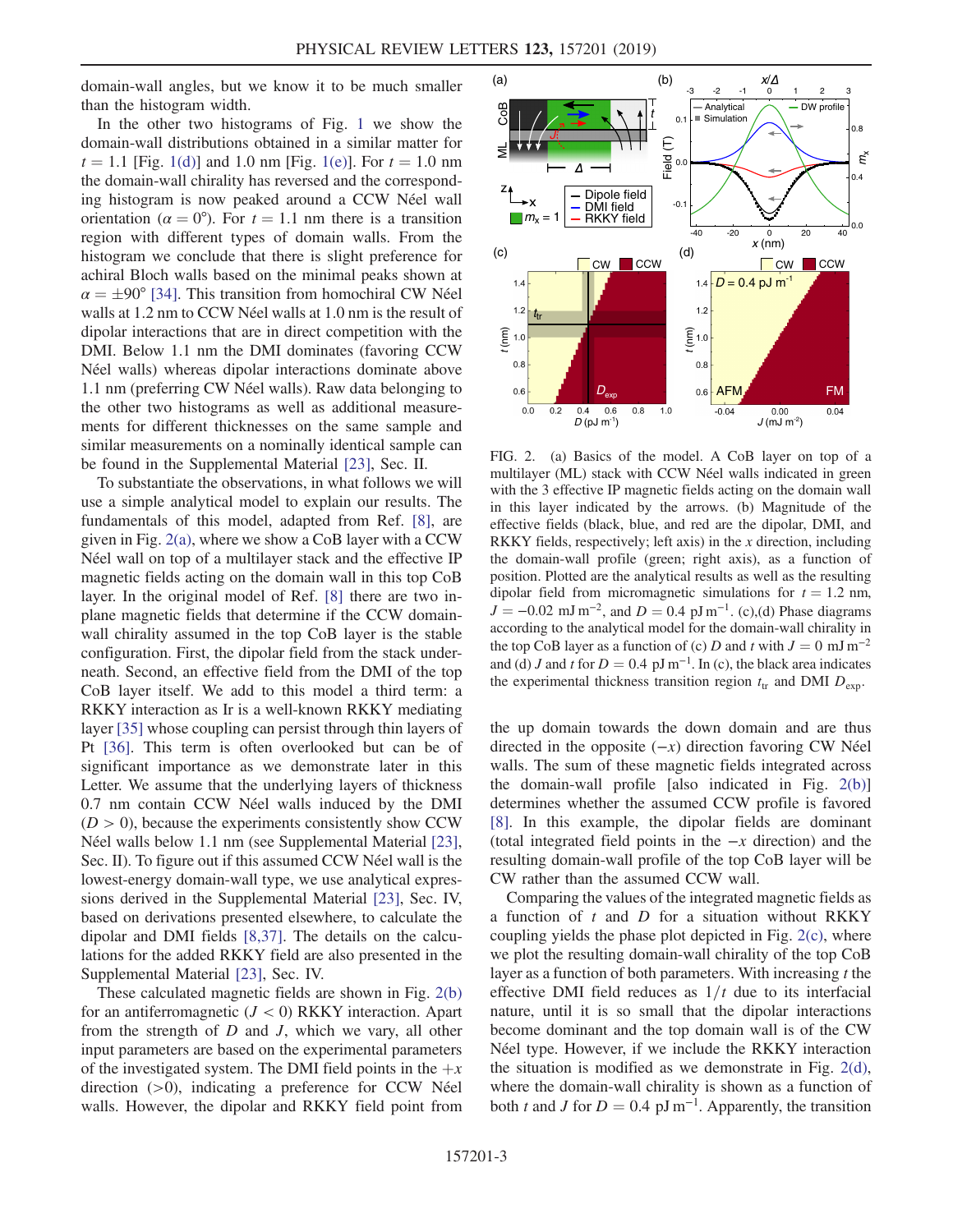thickness from CW to CCW can be shifted as a function of the RKKY interaction, where it shifts to thicker layers for ferromagnetic  $(J > 0)$  coupling and to thinner layers for antiferromagnetic  $(J < 0)$  coupling. As this effect occurs for reasonably small values of  $J$  [\[35,36\]](#page-5-3) we conclude that an independent quantification of both  $J$  and  $D$  is not possible when both interactions are present.

We demonstrate in Supplemental Material [\[23\]](#page-4-12), Sec. VI that for our samples the RKKY coupling is  $|J|$  < 0.001 mJ m<sup>-2</sup>. Following the phase diagram, we then find that its influence is negligible and that we can use Fig. [2\(c\)](#page-2-0) to determine the DMI. As found above, the transition thickness  $t_{tr}$  between CW and CCW Néel walls is between 1.0 and 1.2 nm experimentally. Based on these elementary model calculations we therefore conclude that the experimental DMI  $D_{\text{exp}}$  is  $+0.44 \pm 0.05$  pJ m<sup>-1</sup> (indicated by the black lines in the figure) for the top Pt/CoB interface [\[38\].](#page-5-5) This value is slightly lower than reported for Pt/Co, Pt/CoFeB and Pt/Co<sub>68</sub>B<sub>32</sub> interfaces, which is around +1 pJ m<sup>-1</sup> [\[39\].](#page-5-6)

Although our simple interpretation using this elementary model describes our observations quite well, two issues need to be carefully addressed. First, for these calculations we assumed the domain-wall width to be constant as a function of  $t$  and matched it to a micromagnetic simulation for the parameters of Fig. [2\(b\).](#page-2-0) Yet, we know this width to be thickness dependent through the effective anisotropy  $K<sub>eff</sub>$  and complex interactions with the dipolar fields. Second, the model does not suggest the presence of Bloch domain walls which is what we observe experimentally at  $t = 1.1$  nm. To tackle these issues we derived a more complete picture by performing micromagnetic simulations where we simulate the complete system and look at its influence on the chirality of the domain walls in the top CoB layer. Using this approach, the variation in the domain-wall width and possible presence of a Bloch wall is taken into account.

In Figs.  $3(a)$  and  $3(b)$  we show cross sections of the magnetic texture determined using micromagnetic simulations, where the domain walls in the bottom repeats are aligned along the CCW direction favored by the DMI (which was assumed implicitly for the analytical calculations). However, in (a) due to the increased thickness (1.2 nm) of the top layer the effective DMI of that layer is not strong enough to overcome the dipolar interactions, resulting in a CW Néel wall for the top CoB layer. In (b) the top layer is thinner (0.8 nm) and now the effective DMI is dominant. Running these simulations for different  $D$  and  $t$ and extracting the resulting top domain-wall angle  $\alpha$ produces Fig. [3\(c\)](#page-3-0). We find behavior akin to Fig. [2\(c\)](#page-2-0), where the domain-wall chirality reverses between CCW  $(\alpha = 0^{\circ})$  and CW  $(\alpha = 180^{\circ})$  as a function of D and t. Additionally, there is now a transition region where we find Bloch domain walls ( $\alpha = 90^{\circ}$ , dictated by the initial conditions of the simulations), in agreement with our

<span id="page-3-0"></span>

FIG. 3. (a),(b) Result of a micromagnetic simulation with  $D =$ 0.3 pJ m<sup>-1</sup> for  $t = 1.2$  (a) and  $t = 0.8$  nm (b). The arrows indicate the magnetization direction of the layer above. For the colors, see Fig. [1\(b\).](#page-1-0) (c) Phase diagram for the domain-wall angle  $\alpha$  [Fig. [1\(c\)](#page-1-0)] in the top CoB layer from micromagnetics as a function of D and t with  $J = 0$  mJ m<sup>-2</sup>. Also indicated is the transition line from CW to CCW from Fig. [2\(c\)](#page-2-0) and the location of the simulations shown in (a)–(b).

experimental findings at 1.1 nm (see Fig. [1\)](#page-1-0). As indicated by the white dots in Fig. [3\(c\)](#page-3-0), where we show the transition from CW to CCW from Fig. [2\(c\)](#page-2-0), the behavior matches quantitatively with the analytical calculations of Fig. [2\(c\)](#page-2-0). As a function of  $t$  we find slight deviations, which are attributed to a variation in domain-wall width as we demonstrate in the Supplemental Material [\[23\]](#page-4-12), Sec. IV. In Sec. VIII of Ref. [\[23\]](#page-4-12) we further demonstrate that the experimentally determined domain-wall width also matches the domain-wall width extracted from micromagnetic simulations and that it depends on the CoB thickness  $t$  as expected. Similar simulations as a function of J and t can be found in Supplemental Material [\[23\]](#page-4-12), Sec. VII, where we also find excellent agreement between the analytical calculations and the micromagnetic simulations.

As we have shown, the investigated system can be interpreted using a very elementary model that includes all important physical parameters. As similar layer stacks are extremely relevant because they host skyrmions at room temperature [\[5,15,18,19\]](#page-4-5), we demonstrate a simple model system to investigate the contributions to the chirality for these systems. We establish the role of dipolar interactions in this Letter. Although the mechanism demonstrated here is quite general, the thickness at which this crossover happens depends critically on the balance between the stray fields and the DMI. In other words, by varying the CoB composition one could increase (decrease)  $M_s$ , and thus the stray fields, shifting the transition region to lower (higher) thicknesses. Furthermore, this system can also be used for a thorough investigation into the role of the RKKY interaction for the chirality in these systems. Moreover, these mechanisms can be used to tailor the chirality in these stacks. For example, for magnetic racetrack applications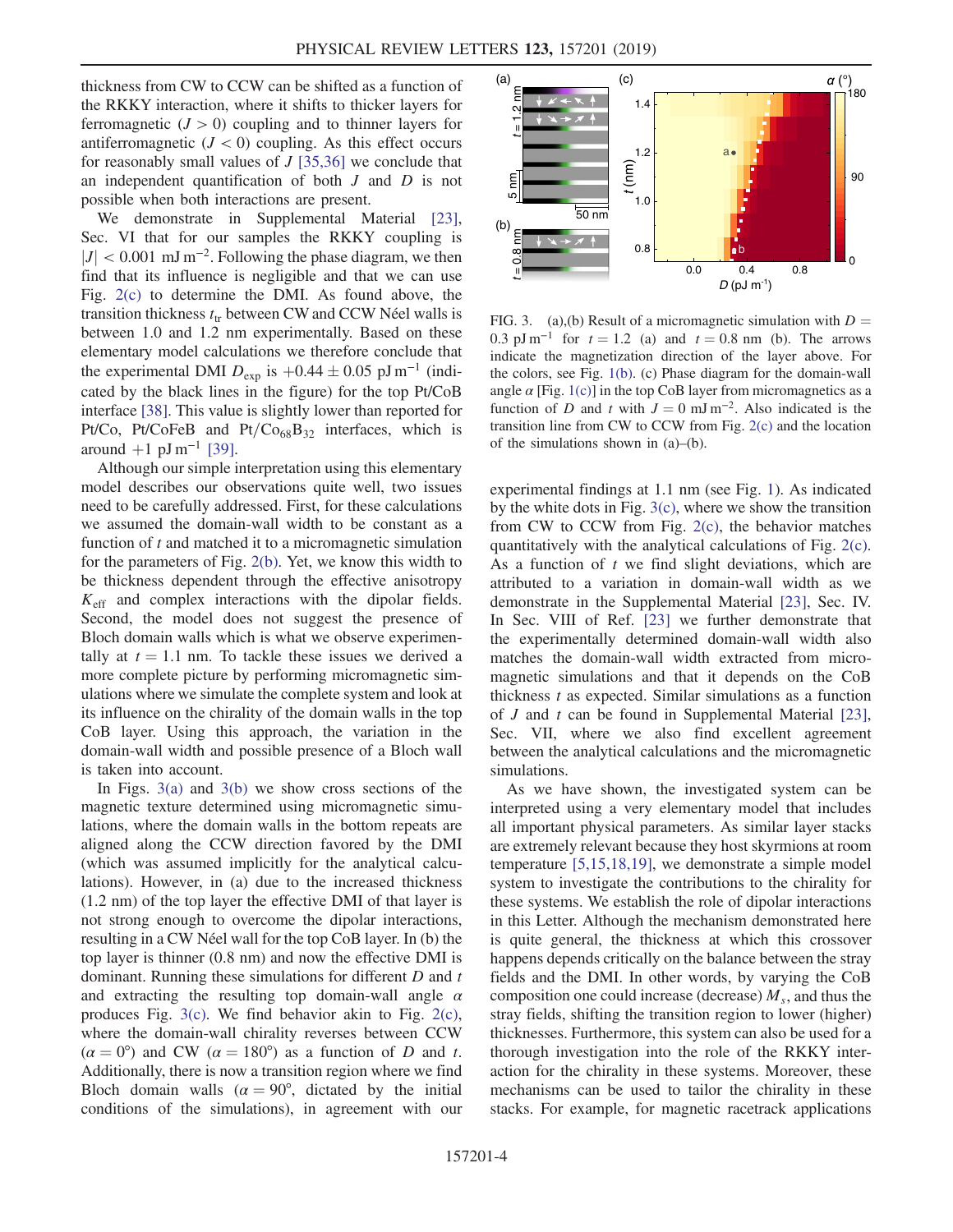where a uniform chirality of domain walls and skyrmions is preferred we propose two ways to facilitate this [8–[10\]](#page-4-6). We can vary the thickness of the magnetic layers across the stack to alter the competition between the DMI and dipolar interactions on a layer-by-layer basis to modify the position of the transition between the two Néel caps. Second, we can introduce a significant RKKY coupling by modifying the thickness of both Pt and Ir on a sub-nm scale (see Supplemental Material [\[23\]](#page-4-12), Sec. VI). By including ferromagnetic RKKY interaction we can make the energy cost for the formation of Néel caps prohibitively high, leading to a uniform chirality determined by the DMI. More generally speaking, the case of antiferromagnetic  $(J < 0)$  RKKY interaction is potentially even more interesting, as even without DMI the domain and domain-wall behavior is very rich [\[40,41\]](#page-5-7). Additionally, the method and model system demonstrated here can be extended to further the understanding of the role of chirality in metastable skyrmions towards data storage applications [\[9,10,13\].](#page-4-13)

Concluding, by varying the topmost magnetic layer thickness we can tune the relative strength of the DMI with respect to the dipolar coupling which leads to a reversal of the domain-wall chirality. This reversal of the domain-wall chirality was imaged directly using an in situ SEMPA. We believe this to be the first direct demonstration of this competition in the determination of domain-wall chirality.

This work is part of the research programme of the Foundation for Fundamental Research on Matter (FOM), which is part of the Netherlands Organisation for Scientific Research (NWO). We acknowledge financial support by the DFG within SFB 668. R. A. D. also acknowledges the support of the European Research Council.

<span id="page-4-0"></span>[\\*](#page-0-0) j.lucassen@tue.nl

- <span id="page-4-1"></span>[1] M. Bode, M. Heide, K. von Bergmann, P. Ferriani, S. Heinze, G. Bihlmayer, A. Kubetzka, O. Pietzsch, S. Blügel, and R. Wiesendanger, [Nature \(London\)](https://doi.org/10.1038/nature05802) 447, 190 (2007).
- <span id="page-4-2"></span>[2] K.-S. Ryu, L. Thomas, S.-H. Yang, and S. Parkin, [Nat.](https://doi.org/10.1038/nnano.2013.102) [Nanotechnol.](https://doi.org/10.1038/nnano.2013.102) 8, 527 (2013).
- <span id="page-4-3"></span>[3] S. Emori, U. Bauer, S.-M. Ahn, E. Martinez, and G. S. D. Beach, Nat. Mater. 12[, 611 \(2013\).](https://doi.org/10.1038/nmat3675)
- <span id="page-4-5"></span>[4] A. N. Bogdanov and U. K. Rößler, [Phys. Rev. Lett.](https://doi.org/10.1103/PhysRevLett.87.037203) 87, [037203 \(2001\).](https://doi.org/10.1103/PhysRevLett.87.037203)
- [5] K. Everschor-Sitte, J. Masell, R. M. Reeve, and M. Kläui, J. Appl. Phys. 124[, 240901 \(2018\).](https://doi.org/10.1063/1.5048972)
- [6] A. Fert, N. Reyren, and V. Cros, [Nat. Rev. Mater.](https://doi.org/10.1038/natrevmats.2017.31) 2, 17031 [\(2017\).](https://doi.org/10.1038/natrevmats.2017.31)
- <span id="page-4-6"></span>[7] A. Fert, V. Cros, and J. Sampaio, [Nat. Nanotechnol.](https://doi.org/10.1038/nnano.2013.29) 8, 152 [\(2013\).](https://doi.org/10.1038/nnano.2013.29)
- [8] W. Legrand, J.-Y. Chauleau, D. Maccariello, N. Reyren, S. Collin, K. Bouzehouane, N. Jaouen, V. Cros, and A. Fert, Sci. Adv. 4[, eaat0415 \(2018\).](https://doi.org/10.1126/sciadv.aat0415)
- <span id="page-4-13"></span>[9] I. Lemesh and G. S. D. Beach, [Phys. Rev. B](https://doi.org/10.1103/PhysRevB.98.104402) 98, 104402 [\(2018\).](https://doi.org/10.1103/PhysRevB.98.104402)
- [10] W. Legrand, N. Ronceray, N. Reyren, D. Maccariello, V. Cros, and A. Fert, [Phys. Rev. Applied](https://doi.org/10.1103/PhysRevApplied.10.064042) 10, 064042 [\(2018\).](https://doi.org/10.1103/PhysRevApplied.10.064042)
- [11] M. Heide, G. Bihlmayer, and S. Blügel, [Phys. Rev. B](https://doi.org/10.1103/PhysRevB.78.140403) 78, [140403\(R\) \(2008\)](https://doi.org/10.1103/PhysRevB.78.140403).
- <span id="page-4-4"></span>[12] N. Nagaosa and Y. Tokura, [Nat. Nanotechnol.](https://doi.org/10.1038/nnano.2013.243) 8, 899 [\(2013\).](https://doi.org/10.1038/nnano.2013.243)
- <span id="page-4-9"></span>[13] Y. Dovzhenko, F. Casola, S. Schlotter, T. X. Zhou, F. Büttner, R. L. Walsworth, G. S. D. Beach, and A. Yacoby, [Nat. Commun.](https://doi.org/10.1038/s41467-018-05158-9) 9, 2712 (2018).
- [14] K. Fallon, S. McVitie, W. Legrand, F. Ajejas, D. Maccariello, S. Collin, V. Cros, and N. Reyren, [arXiv:](http://arXiv.org/abs/1901.03652) [1901.03652.](http://arXiv.org/abs/1901.03652)
- <span id="page-4-8"></span>[15] A. Hrabec, J. Sampaio, M. Belmeguenai, I. Gross, R. Weil, S. M. Chérif, A. Stashkevich, V. Jacques, A. Thiaville, and S. Rohart, Nat. Commun. 8[, 15765 \(2017\)](https://doi.org/10.1038/ncomms15765).
- <span id="page-4-7"></span>[16] A. Hubert and R. Schäfer, Magnetic Domains: The Analysis of Magnetic Microstructures, 1st ed. (Springer-Verlag Berlin Heidelberg, New York, 1998), pp 240–241.
- [17] A. Malozemoff and J. Slonczewski, Magnetic Domain Walls in Bubble Materials, Applied Solid State Science: Supplement (Academic Press, New York, 1979).
- [18] C. Moreau-Luchaire, C. Moutafis, N. Reyren, J. Sampaio, C. A. F. Vaz, N. Van Horne, K. Bouzehouane, K. Garcia, C. Deranlot, P. Warnicke, P. Wohlhüter, J.-M. George, M. Weigand, J. Raabe, V. Cros, and A. Fert, [Nat. Nanotechnol.](https://doi.org/10.1038/nnano.2015.313) 11[, 444 \(2016\).](https://doi.org/10.1038/nnano.2015.313)
- [19] S. Woo, K. Litzius, B. Krüger, M.-Y. Im, L. Caretta, K. Richter, M. Mann, A. Krone, R. M. Reeve, M. Weigand, P. Agrawal, I. Lemesh, M.-A. Mawass, P. Fischer, M. Kläui, and G. S. D. Beach, Nat. Mater. 15[, 501 \(2016\)](https://doi.org/10.1038/nmat4593).
- [20] S. A. Montoya, S. Couture, J. J. Chess, J. C. T. Lee, N. Kent, D. Henze, S. K. Sinha, M.-Y. Im, S. D. Kevan, P. Fischer, B. J. McMorran, V. Lomakin, S. Roy, and E. E. Fullerton, Phys. Rev. B 95[, 024415 \(2017\).](https://doi.org/10.1103/PhysRevB.95.024415)
- <span id="page-4-10"></span>[21] H. Oepen and H. Hopster, Sempa studies of thin films, structures, and exchange coupled layers, in Magnetic Microscopy of Nanostructures, edited by H. Hopster and H. P. Oepen (Springer Berlin Heidelberg, Berlin, Heidelberg, 2005), pp. 137–167; J. Unguris, Scanning electron microscopy with polarization analysis (sempa) and its applications, in Experimental Methods in the Physical Sciences, Vol. 36, edited by M. De Graef and Y. Zhu (Academic Press, San Diego, 2001), pp. 167–193.
- <span id="page-4-11"></span>[22] D.-S. Han, K. Lee, J.-P. Hanke, Y. Mokrousov, K.-W. Kim, W. Yoo, Y. L. W. van Hees, T.-W. Kim, R. Lavrijsen, C.-Y. You, H. J. M. Swagten, M.-H. Jung, and M. Kläui, Nat. Mater. 18[, 703 \(2019\);](https://doi.org/10.1038/s41563-019-0370-z) A. Fernández-Pacheco, E. Vedmedenko, F. Ummelen, R. Mansell, D. Petit, and R. P. Cowburn, Nat. Mater. 18[, 679 \(2019\).](https://doi.org/10.1038/s41563-019-0386-4)<br>[23] See Supplemental Material at http://
- <span id="page-4-12"></span>Supplemental Material at [http://link.aps.org/](http://link.aps.org/supplemental/10.1103/PhysRevLett.123.157201) [supplemental/10.1103/PhysRevLett.123.157201](http://link.aps.org/supplemental/10.1103/PhysRevLett.123.157201) for (I) experimental details, (II) supporting SEMPA measurements, (III) details on micromagnetic simulations, (IV) details on model calculations, (V) histogram width analysis, (VI) experimental RKKY coupling, (VII) simulations on RKKY coupling, and (VIII) experimental domain wall widths. It additionally includes Refs. [24–30].
- [24] R. Frömter, H. Stillrich, C. Menk, and H.P. Oepen, Phys. Rev. Lett. 100[, 207202 \(2008\).](https://doi.org/10.1103/PhysRevLett.100.207202)